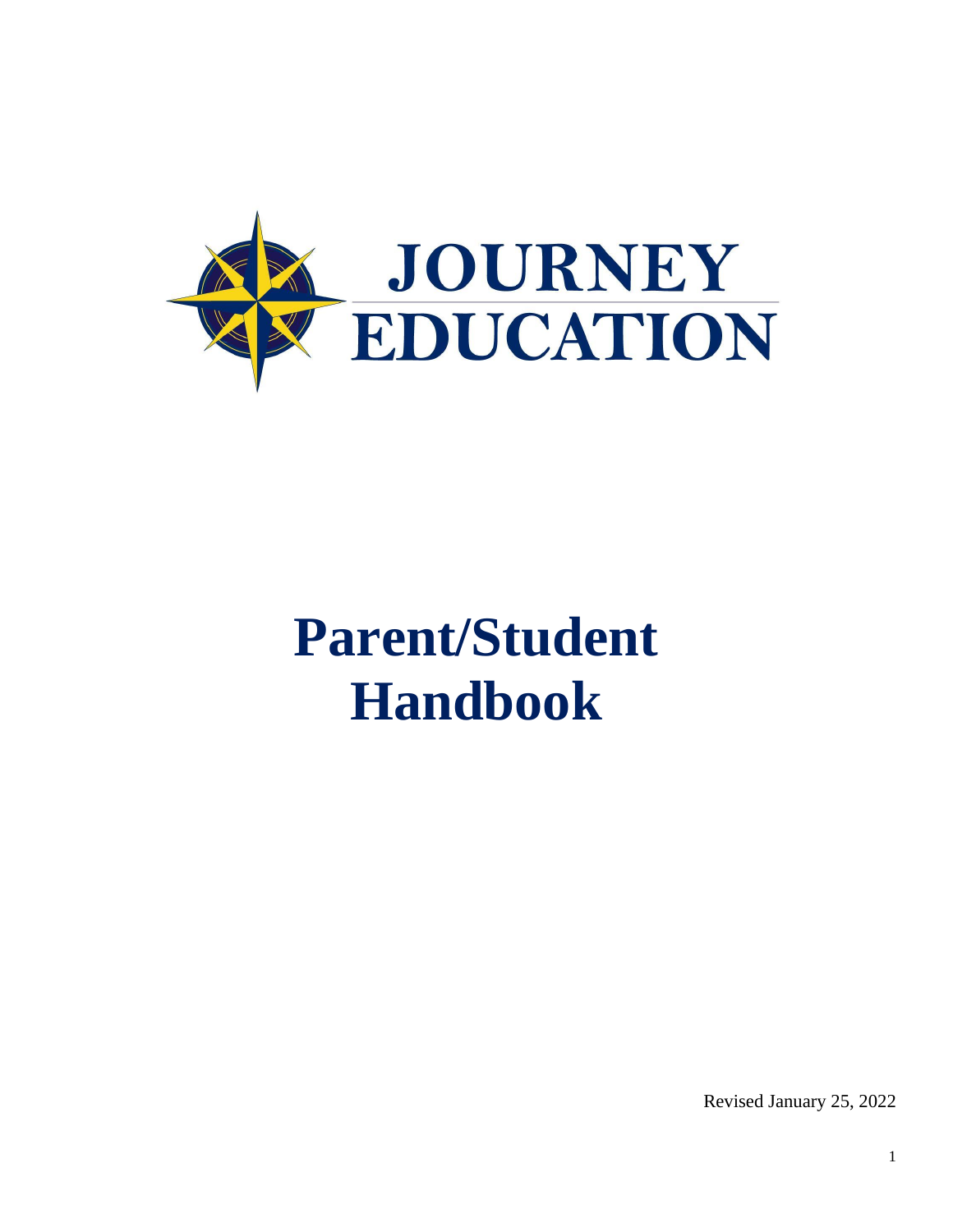#### **GENERAL INFORMATION**

**Student Mission Statement:** We have character, confidence, and compassion. We are leaders and we are college bound.

As founders, administration, and staff of Journey Education, we have been influenced by a wide variety of educators, religious leaders, philosophers, researchers, etc. More profoundly, we have been influenced by our own experiences as learners and parents as well as our experiences as teachers. We believe that each child has potentialities to be discovered and developed. Yet, despite all that we have in common as human beings, we are individually unique. To most fully provide students opportunities to develop, we believe in clearly identifying starting points that then give students responsibility for determining what they become. We believe that infusing learning experiences with opportunities for students to demonstrate independence, choice, and responsibility, they will become aware of personal strengths and weaknesses, and will develop to be adults who see the world as a place of possibilities and themselves as individuals that can productively participate in it. Journey is an organization that upholds non-denominational Christian conservative values.

*Journey is operated as an exempt school under the provision of NRS 392.211 and as such is exempt from the provisions of the Private Elementary and Secondary Education Authorization Act.*

#### **Days and Hours of Operation**

Office Hours: Monday through Friday 8:15 am to 4:00 pm Summer Office Hours: Monday through Friday 9:00 am to 12:00 pm School Hours: Monday through Friday 8:30 am to 3:00 pm (K-3) and 3:10 (4-8) Before Care: Monday through Friday 7:00 am to 8:15 am After Care: Monday through Friday 3:00 pm to 6:00 pm

Journey Education follows national/public school holidays. Journey does **not** follow Clark County public school district staff development days.

#### **ADMISSIONS**

#### **Admission Process**

Before applying to Journey, parents should first take a tour of the Journey facilities followed by scheduling an assessment for their child.

Returning student registration begins the first of February. Returning student registration fees and paperwork must be in as soon as possible to ensure the student's seat. Open enrollment for new students  $1<sup>st</sup>$  through  $8<sup>th</sup>$  grade begins mid-February.

It is possible for new students to be admitted to Journey after the beginning of the current school year if there is a spot available in the desired level. It is never too late to make a positive change. Journey's admissions process is as follows:

1. Students are admitted to Journey based on space and following a one-on-one assessment. This assessment takes approximately one hour and includes reading comprehension, reading fluency,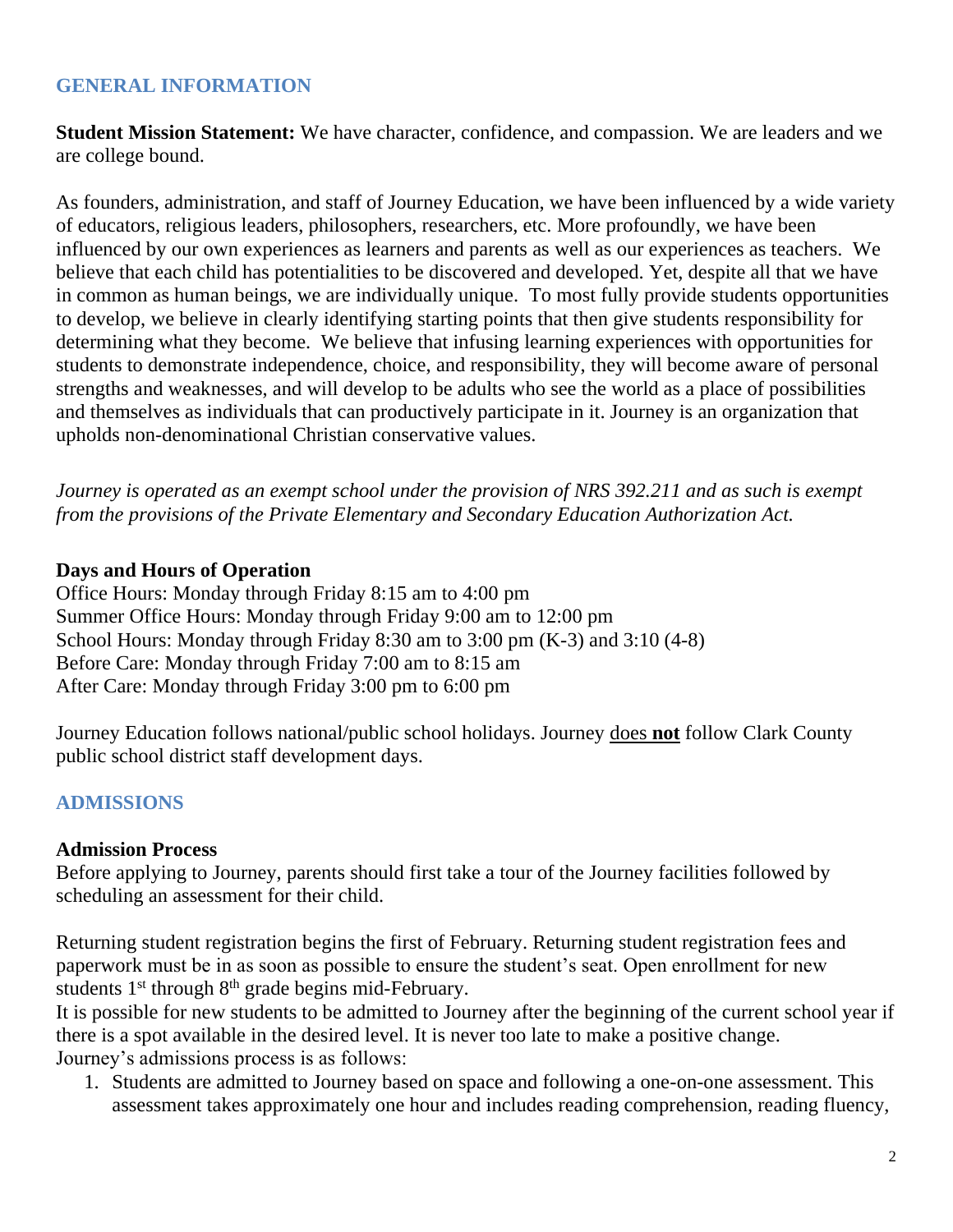writing, spelling, math computation, and math application. The \$65 non-refundable assessment fee must be paid before an appointment can be scheduled.

- 2. Before your child's scheduled assessment, Journey must have received all school records from his or her previous school. This normally takes a few weeks. Parents/guardians can expedite this process by picking up the records at your child's previous school and delivering them to Journey. If your child's school records have not been received by the scheduled assessment date, then the assessment will need to be rescheduled.
- 3. Students will be notified of acceptance into Journey within 5 business days. Upon acceptance, the application and curriculum fees are due along with the admissions application and tuition contract. If the required paperwork and fees are not received within 5 business days your child's application goes into inactive status and the student's seat is offered to the next student on the list.

**Waiting List** - If there are no openings in the desired grade, your child can be placed on a waiting list. To be placed on the waiting list the \$65 non-refundable assessment fee must be paid, the student's records received, and the student assessed.

**Kindergarten Waiting List**– Parents may put their kindergarten student on the kindergarten waiting list up to one year before their student is to begin kindergarten. To put a kindergarten student on the waiting list the parent must pay the \$65.00 non-refundable assessment fee. However, the assessment will not take place until the February before the kindergartener begins school. At this time the application and curriculum fees are due along with the admissions application and tuition agreement. If the required paperwork and fees are not received within 5 business days of being notified of admission, your child's application goes into inactive status and the student's seat is offered to the next student on the list.

#### **Students with Learning Disabilities**

Parents/guardians of students with an IEP must understand that Journey's staff does not specialize in special education. Journey Education can accommodate many IEP provisions but is limited to the special needs services it can provide. If your student has an IEP, the severity of your child's needs must be discussed prior to admittance into Journey to determine if Journey can make the necessary accommodations for your child's success. If you feel that your child has learning disabilities, but has not been tested or diagnosed, it is the parent/guardian's responsibility to obtain such testing from either the public school your child is zoned for, or a private organization offering such services before admittance into Journey Education. If your student is admitted into Journey and it is later determined that your child has learning disabilities, Journey will do all that it can to help your child be successful. However, if it is determined that your child's disabilities are beyond our scope of expertise it will be recommended that your child attend a school that can adequately meet his/her needs with the help and recommendations of Journey teacher(s) and administration.

#### **Student Supplies**

All students should have the following items the first day of school:

- Backpack
- Lunchbox
- Pencils
- Folders for homework and subjects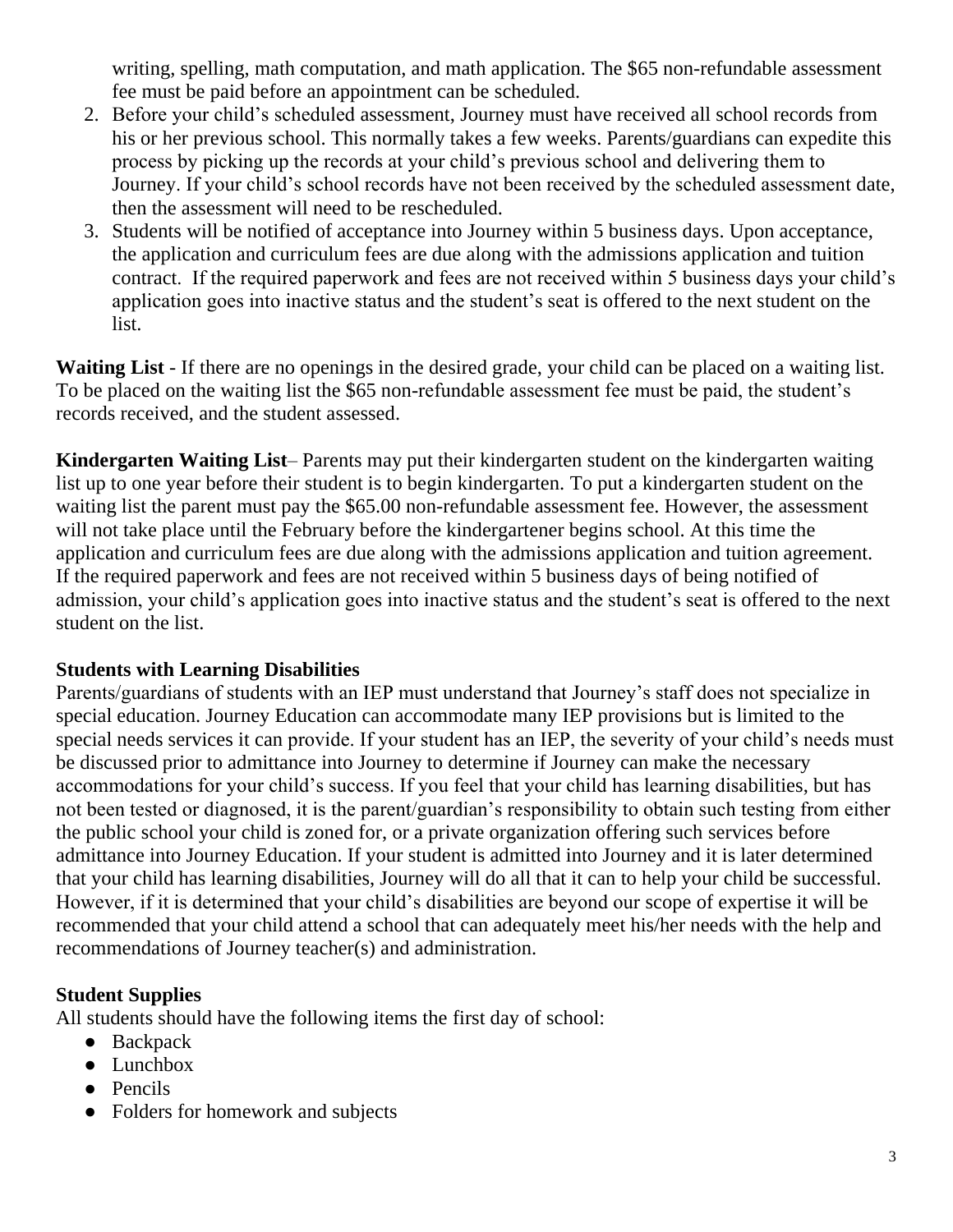The Journey office will send a list of supplies needed in the individual classrooms during the summer before school begins.

## **TUITION AND FEES**

Please contact the Journey Education office for the current tuition and fee schedule.

#### **Tuition and Fee Information**

Following admittance into Journey, the family must complete, sign, and return to the Journey office the following: Admissions Application/Tuition Contract, Emergency Contact Card, Student/Parent Handbook Policy Agreement, Credit Card Authorization, and non-refundable Application and Curriculum fees, Authorization for Release of School Records, Birth Certificate, Immunization records, and Transcripts for previous schools.

Payment in full, or the first tuition payment, is due by June  $1<sup>st</sup>$  of the upcoming school year. Tuition payments must be received by the school on or before the  $1<sup>st</sup>$  day of each month. Monthly tuition payments must be set up on automatic payments for the  $1<sup>st</sup>$  of each month. If families prefer not to set up automatic payments, a \$15.00 per month processing fee will apply when paying by check or cash and an *Alternative Tuition Arrangement* form will need to be completed and signed. See the front office for this form. Tuition for students entering the school after the start of the school year will be prorated based on the number of attendance days remaining in the school year after entry.

Parents are obligated to keep their child's account current even if their child will be receiving the Opportunity Scholarship funds. If these funds are received after Journey tuition and/or fee due dates the account is to be paid by the family and Journey will disperse a refund once these funds are received.

## **Tuition Contract**

#### **Parents or guardians who sign the Tuition Contract are legally obligated to tuition payments and should read all the following provisions relating to the Tuition Contract:**

Acceptance of enrollment constitutes a legal agreement between Journey Education and parent/guardian to pay the full academic year's account comprised of **TOTAL TUITION** and all related fees and expenses for the student.

Should a family decide to leave Journey at any time in the school year, the family is legally and financially obligated to the balance of tuition due.

The school is entitled to be reimbursed for any attorney's fees and costs incurred in the collection of any unpaid balances.

Transcripts will be held for students until all unpaid tuition and fees are received. No amendment to the contract and no alteration or addition to the printed terms hereof will be effective without the express prior written approval of the Journey School Board.

## **Late Tuition Payments & Late Fees**

Monthly tuition payments are due by the  $1<sup>st</sup>$  of the month and must be set up as automatic payment with a debit or credit card. An account is considered late if not paid by the 5<sup>th</sup> of the month and will assess a late fee of \$30. An account is considered delinquent if not paid by the  $10<sup>th</sup>$  of the month and will assess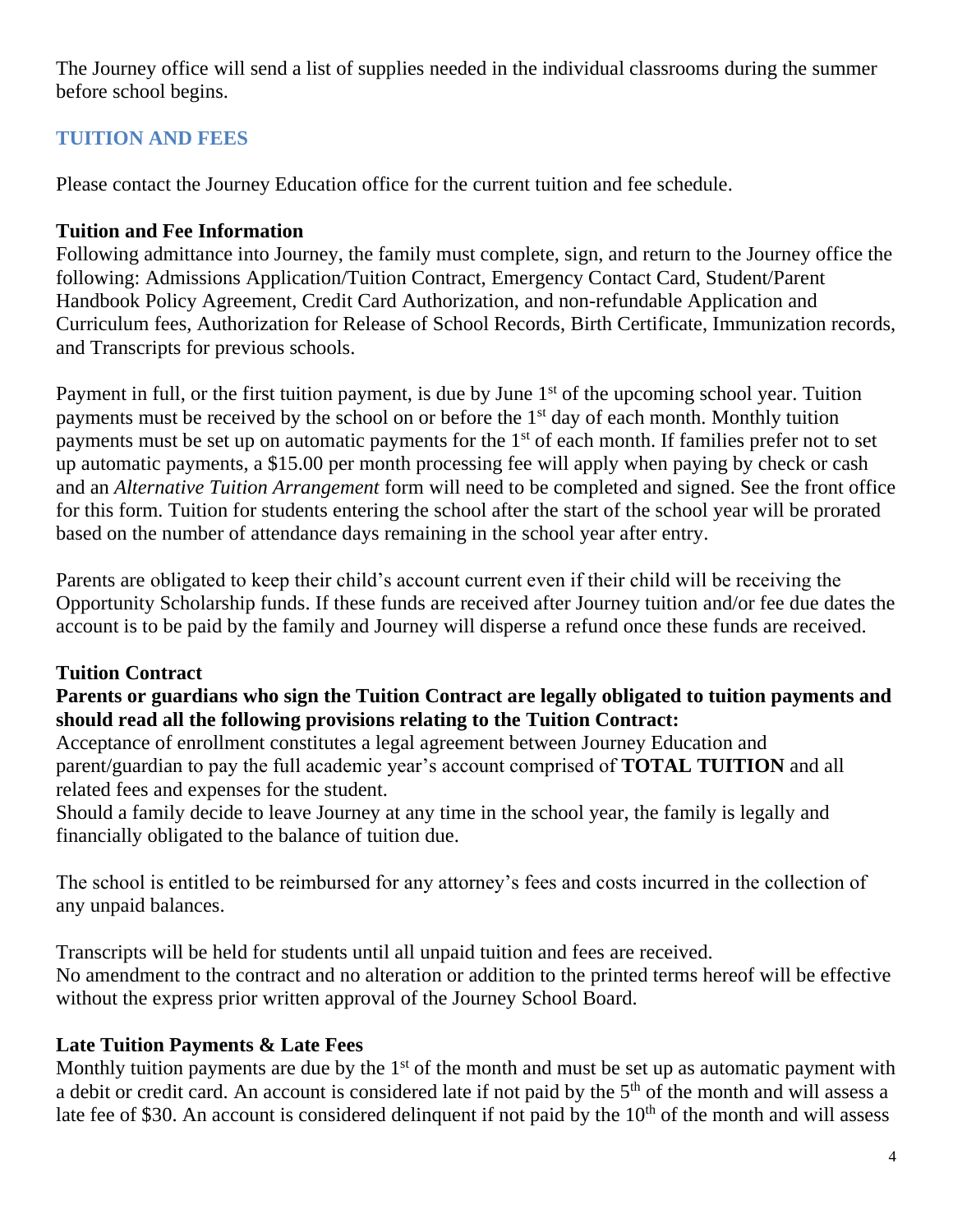a late fee of \$75. If an account becomes delinquent, the student will not be permitted to attend class until the account is brought current.

The student will be dropped from the program if the account is not brought current by the  $20<sup>th</sup>$  of the month. If student is dropped from the program his/her spot may be given to another student on our waiting list. If the spot is not taken, the student may be reinstated after all fees are paid in full. If the student is dropped from the program due to nonpayment, families continue to be legally and financially responsible for tuition. Journey will work with families to set up a payment plan.

Sometimes a family may have special circumstances regarding the  $1<sup>st</sup>$  of the month tuition payment policy. To have any changes to the date of this policy an *Alternative Tuition Arrangement* form will need to be completed and signed. See the front office for this form. Any payments set up differently than the  $1<sup>st</sup>$  of month or other than auto deduct will accrue a \$15 per monthly processing fee. All payments must be made no later than the  $15<sup>th</sup>$  of the month with no grace period. A late fee of \$30 will accrue on the  $16<sup>th</sup>$  of the month and increases to \$75 on  $20<sup>th</sup>$  of the month, after which time student is not allowed to attend until account is brought current.

A \$30 fee will be imposed on all returned checks.

# **ATTENDANCE**

Regular attendance provides students an experience that is continuous and maximizes growth and development. Records of student attendance will be maintained. The school should be notified in advance of any absences due to illness or family activity. Prior notification will allow for adjustments to the instructional program and minimize negative impact. If you know your student will be absent, please fill out the *Student Absence Notification* form found at the front office. If your student is unexpectedly absent, please call the school or send a note upon your student returning.

Following an absence, it may be necessary for your student to attend homework class or the Monday program to make up any missed quizzes or tests. Homework class is from dismissal to 4:00 pm. If your child does not normally attend homework class, the homework class fee of \$10.00 will apply. If the student is making up the quizzes or tests on Monday, they will need to plan with the administration.

If excessive student absenteeism negatively impacts student performance and/or the learning environment, Journey Education reserves the right to consider individual circumstances and establish a course of action. Excessive absences severely affect learning and the classroom flow. We ask that family vacations be scheduled during holidays and weekends.

It is important to arrive at school on time. Students meet at the beginning of each day in their homeroom class for opening exercises and a values lesson. Teachers take roll right at 8:30 am. Students arriving after 8:30 am are marked tardy.

## **Monday Academic Log**

If your student attends Journey's 4-day program, Tuesday through Friday, you are responsible to fill out the monthly *Academic Log* located at the front office. Mondays are considered academic days that are counted on the school calendar by the Nevada Department of Education. The parent/guardian is responsible to ensure the student receives an education each Monday. If the *Academic Log* is not turned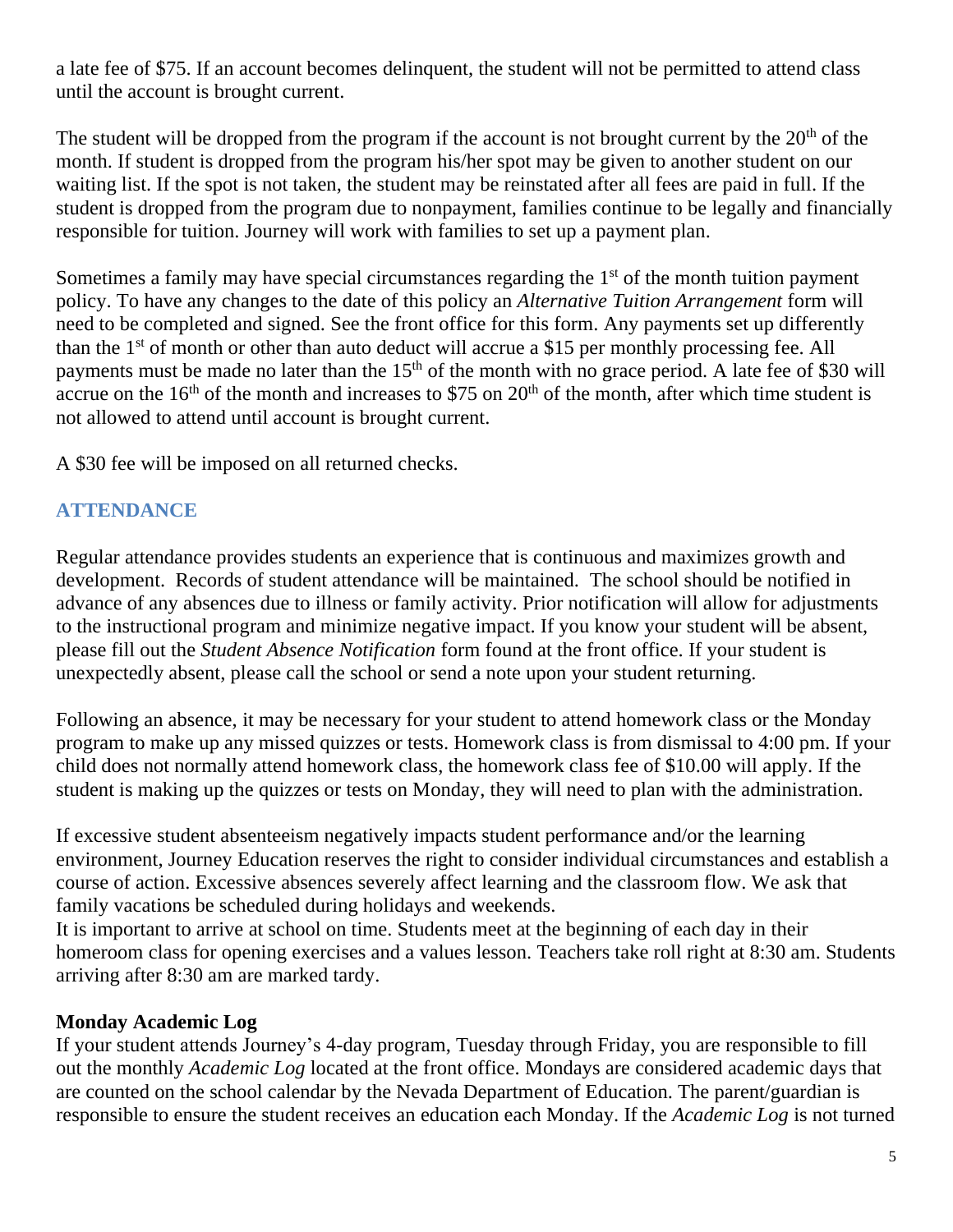in, the student is counted absent for those days. It is the parent/guardian's responsibility to make sure this form is turned in by the  $5<sup>th</sup>$  of the following month.

#### **Withdrawal**

Students who withdrawal before the end of the school year will need to fill out a withdrawal form located at the front desk. **Parents are under contract to pay the entire years tuition regardless of early withdrawal**. The student's report card will be mailed at the end of the grading quarter.

#### **Extended care**

*Before Care*: 7:00 a.m. – 8:15 a.m. *After Care:* 3:00 p.m. – 6:00 p.m.

Students attending before and after care will need to be sign in and out at the front desk. Students that are picked up after 6:00 pm will incur late fees of \$10 per 10 minutes beginning at 6:00 pm sharp. Extended care fees are determined on how many hours are purchased at a time. Extended care cards are nonrefundable, however, the balance may be rolled over to the next year. See the front office for a fee schedule.

#### **Drop off/ Pick-up/ Parking Policy**

*Drop off*: The school gates open at 8:15 a.m. for students. Students **should not be dropped off prior to this** as supervision is not available until this time. Parents dropping off their children are to enter the school parking lot from Rainbow and follow the designated one-way arrows. Parent should drop off students at the front gates to the playground. Parents are then to follow the arrows, exiting out at Rainbow. Please do not leave your car during drop off. If you wish to stay with your child or come into the school, please park your car. Dropping students off is not permitted from Eldora Ave.

*Pick-up*: Parents picking up their children are to enter the school parking lot from Rainbow and follow the designated one-way arrows. Families will be issued a name card to place in the windshield for pickup. See the front desk for additional name cards. When parents pull up, a playground monitor calls each student. If someone we do not recognize is picking up your child, they will be required to sign out the student in the office. Please be understanding of this policy. It is for your child's safety. Do not leave your car in the driveway when picking up your child so as not to interrupt the flow of traffic. If you need to come into the school, you may park in the parking lot. Picking up will not be permitted from Eldora Ave. It is imperative that students be picked up promptly at dismissal. Dismissal is at 3:00 p.m. for K-3<sup>rd</sup> grade and 3:10 p.m. for 4<sup>th</sup>-8<sup>th</sup> grade. Only individuals listed with the office may pick up your child. Please make sure you add anyone who you may want to pick up your child. They will be required to present a driver's license to pick up your child. There may be an occasion when unforeseen circumstances prevent prompt arrival. Every effort should be made to contact the school. If students are left in the care of the school beyond dismissal, they will be sent to homework class/extended care and be charged the drop-in fee, or their extended care card will be charged. Late fees will be charged for supervision beyond 6:00 pm sharp in the following manner: \$10.00 for every 10 minutes charged to your account and due the next school day. Parents picking up students late will have to come into the building to sign their student out.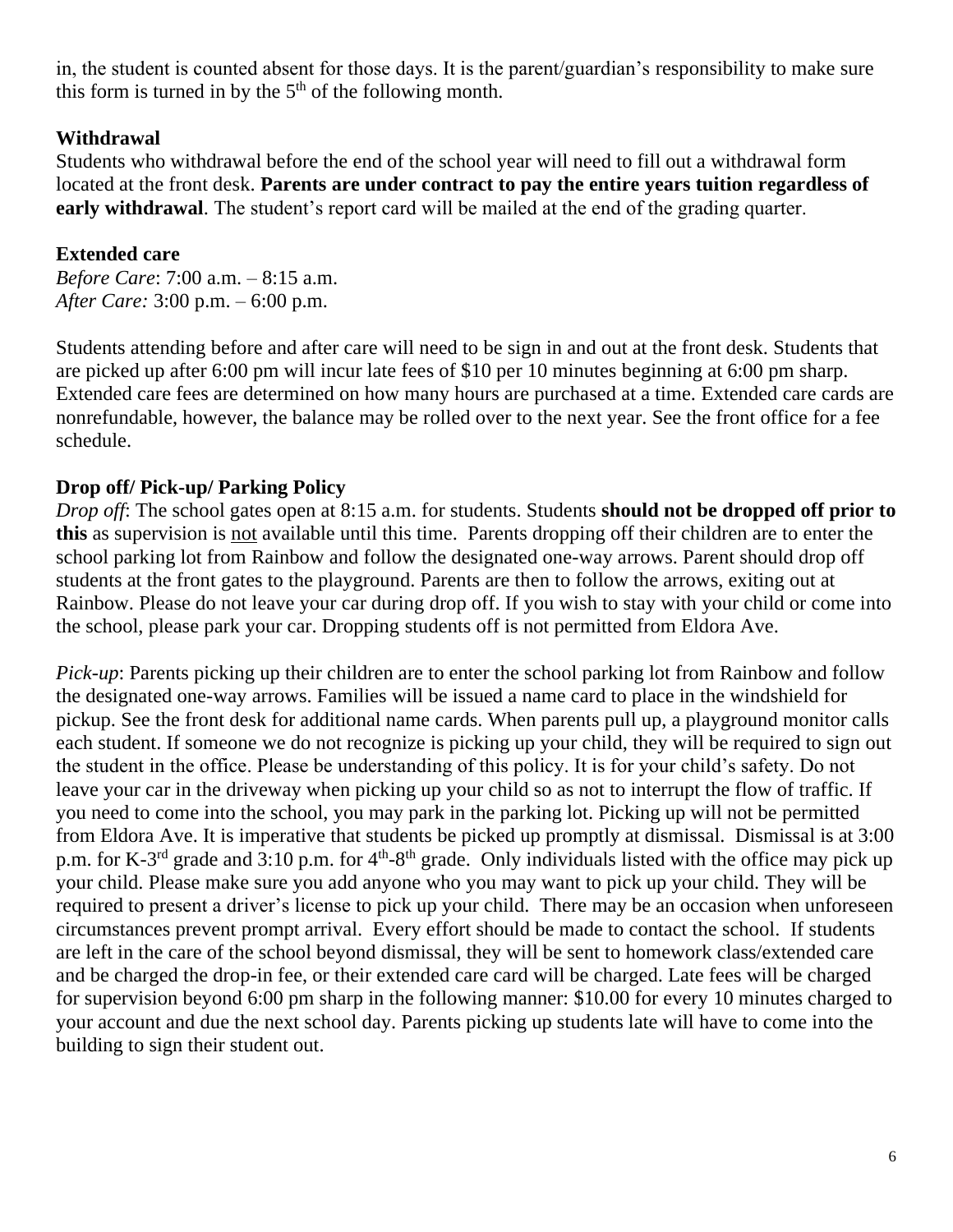*Parking*: Please be aware that parking is not permitted from Eldora Ave. The school property facing Eldora is fenced so there will be no access to the school except for the Rainbow entrance. Adequate parking is available in the school parking lot.

School Parking Lot Guidelines:

- Be courteous and considerate of others.
- Stay off your cell phone **the parking lot is a cell phone free zone**.
- Do not leave your vehicle unattended unless in a parking stall
- Do not pull into parking stalls to drop off your child unless you are coming into the building yourself.
- Children are not to walk through the parking lot unattended.

Student safety is a top priority. Your patience, understanding and support are appreciated. We do everything we can to encourage drivers to follow the rules and maximize the flow of traffic. We know that your time is precious. Please remember and keep in mind that the safety of every student is our primary responsibility.

# **Opening Exercises**

Each morning students participate as a student body in opening exercises. Every student is given an opportunity throughout the year to lead opening exercises. Students that are shy or afraid are not forced to get up in front of the student body. Usually as the year goes on we find that the student's confidence grows, they become more comfortable, and through the example of their peers will eventually take a turn to lead.

The opening exercises agenda is conducted by a student and may include the following: Welcome, pledge, song, prayer, student body memorization, student presentations, and announcements. Opening exercises typically takes 10 minutes each morning. Roll for student attendance is taken in opening exercises. Your child is marked tardy once opening exercises begins.

# **BEHAVIOR EXPECTATIONS AND DISCIPLINE**

Journey Education staff dedicates itself to following a set of core beliefs that provide a guide for dealing with student discipline. These core beliefs guide our attempts to individualize disciplinary procedures and to help students see reasonable connections between their behavior and the resulting consequences. Since these core beliefs provide the guiding light for our professional decisions, the staff encourages parents to bring concerns and questions to us if we operate in ways that appear to be inconsistent with these core beliefs.

# **Core Beliefs:**

- Every attempt will be made to maintain the dignity and self-respect of both the student and the teacher.
- Students will be guided and expected to solve their problems, or the ones they create, without creating problems for anyone else.
- Students will be given opportunities to make decisions and live with the consequences, be they good or bad.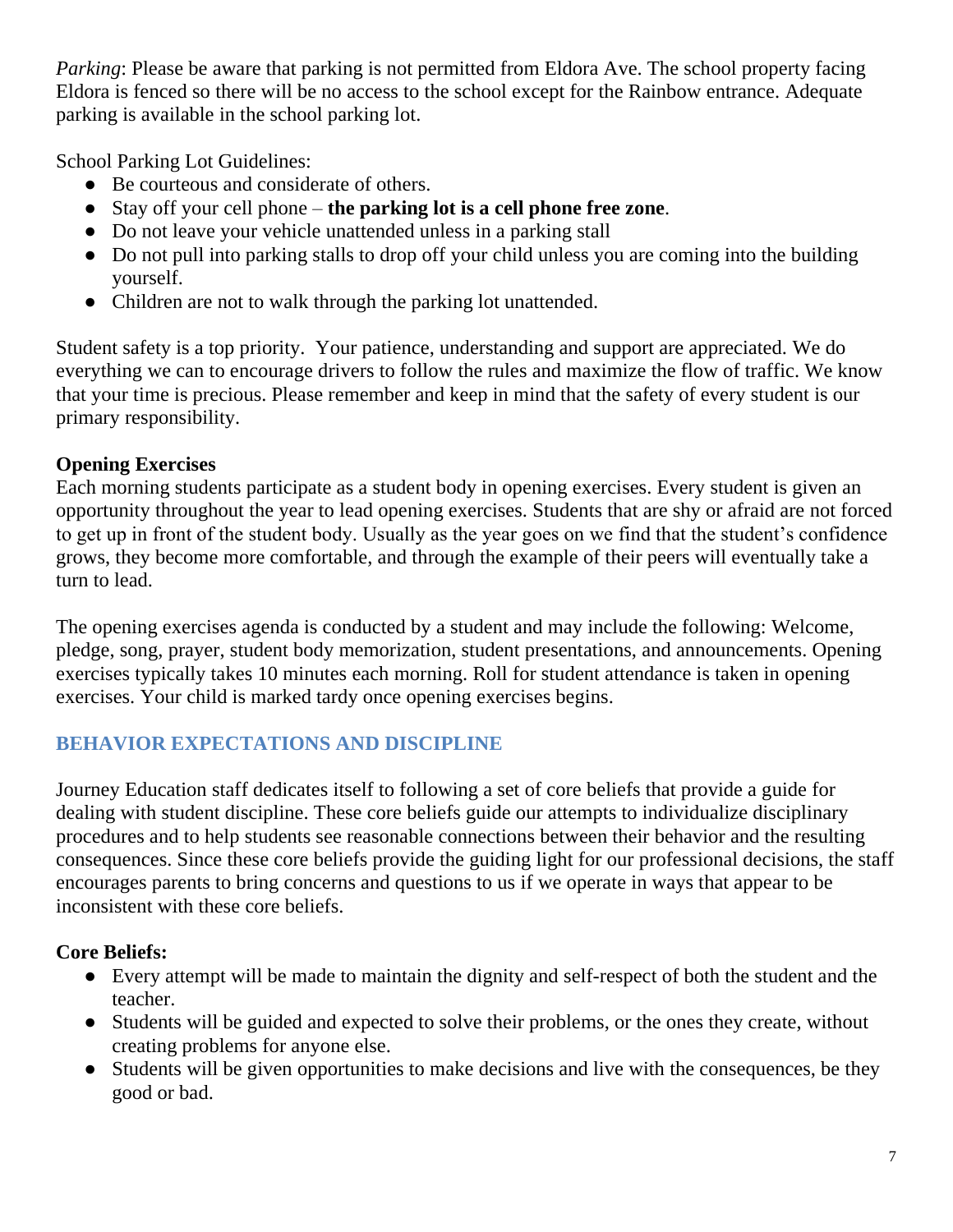- Misbehavior will be handled with natural or logical consequences instead of punishment, whenever possible.
- Misbehavior will be viewed as an opportunity for individual problem solving and preparation for the real world as opposed to a personal attack on school or staff.
- Students are encouraged to request a "due process hearing" whenever consequences appear to be unfair.

## **Behavior Expectations**

Student safety is unquestionably our top priority. Students are expected to behave appropriately. With appropriate behavior in place, students are free to focus on their learning experience. Rules are designed to promote the well-being of individual students and student groups. Methods of discipline take into account the development and individual needs of students. Discipline is viewed by staff as a component of the curriculum. Students will make mistakes. Our responsibility will be to help students learn and mature from these experiences. Journey Education will not utilize corporal punishment, or discipline designed to embarrass, humiliate, or demean.

Our primary rule is this: "When I am at school I behave like a student." Written in this way, the rule is designed to focus student attention on their role as a student. The role of the student is one of learning. Learning requires that several behaviors consistently be in place. Students, for example, must act responsibly, with discipline and integrity. It should go without saying that in a learning environment there is no room for nuisance items. When unrelated to instruction or school activity, a list of nuisance items would include hats, personal technology (such as ipods, mp3 players, cell phones, iwatches), sunglasses, toys, etc.

## **Public Displays of Affection**

Students shall refrain from public display of affection (PDA) on campus or at school related events and activities. PDA includes physical contact such as hugging, kissing, handholding, or discussion of "going out' or dating.

## **Behavior Policy**

**Journey Education uses the following behavior policy for handling misbehavior and maintaining a classroom of learning and respect. This behavior policy applies to every part of school including extended care, homework class, specials, and lunch.**

- 1. **Reminder:** If a student is displaying disruptive behavior, he/she will be given a reminder to correct the behavior.
- 2. **Recovery:** If the misbehavior continues, the student will be given an opportunity to go to a place of "recovery" to get himself or herself together and prepare to return to class.
- 3. **Removal:** If the student continues to exhibit disruptive or disrespectful behavior, he/she will be given a yellow slip to take to the office for a conference with the administration.
	- a. During this time, the conference will center around assisting the student to redirect their focus and attention back on their schoolwork.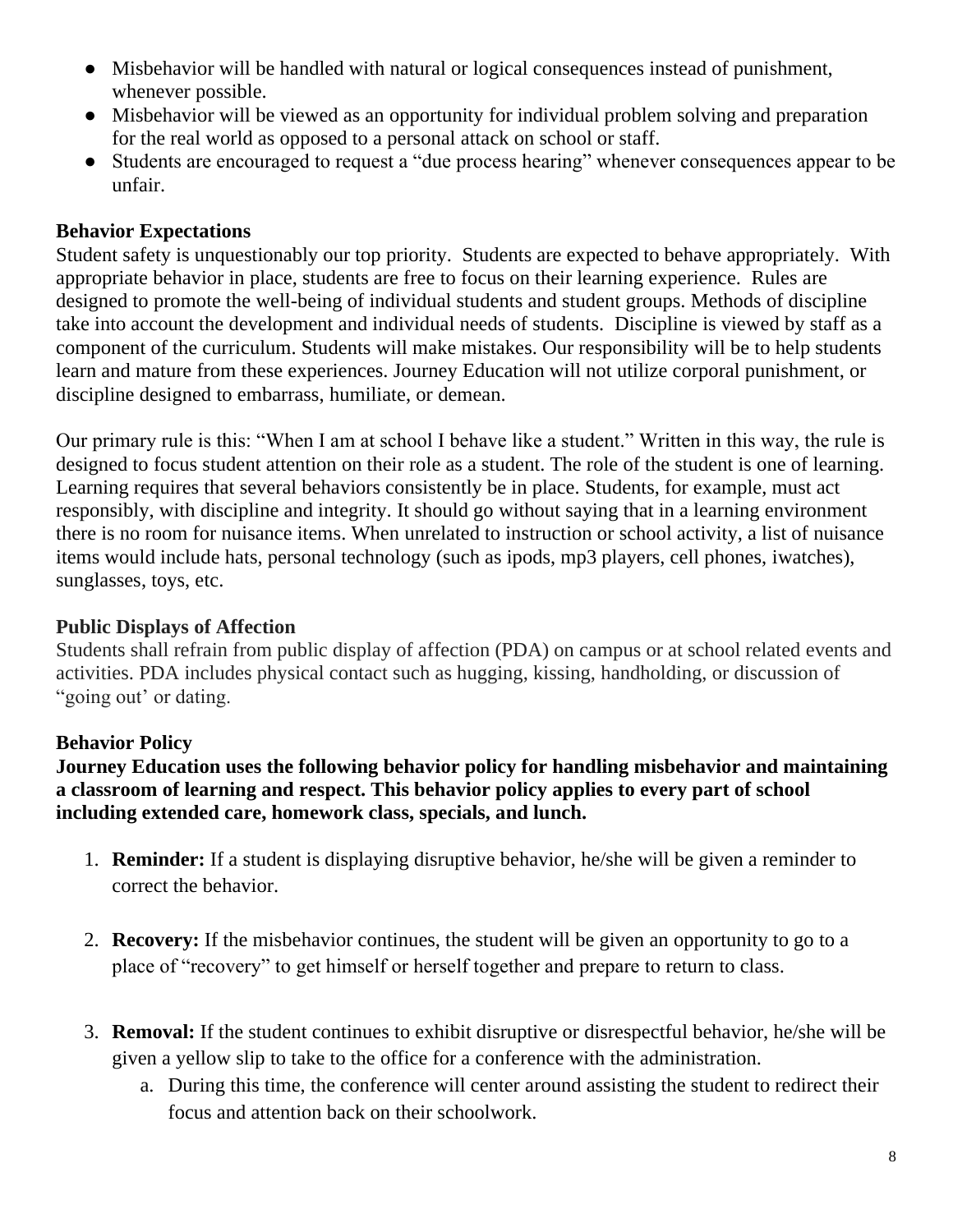- b. Students **will** be required to call their parents to inform them of their behavior. If the parent cannot be reached, the student will leave a message, the administration will email the parent about the problem, and the student will bring a *Misbehavior Notice* home to be signed and returned in order to attend school the following school day.
- c. Students **may** be given another opportunity to participate in the learning process in their assigned classroom depending on the severity of their behavior and their attitude. A member of the administration will escort the student back to class, if allowed to return.
- d. If misbehavior, in any form, happens again on the same day, and the student is sent to the office with another yellow slip, the student will be sent home immediately. If the student is not picked up promptly (within the hour), then the student is suspended from school the following day. Misbehavior that happens at the end of day (within the last hour including homework class or aftercare) will result in the student being suspended from school the following day.
- e. Upon the fifth yellow slip received at any time during the year, the student is automatically suspended from school for two days. Upon returning to school the student and parent must:
	- i. have a student/parent conference
	- ii. be required to have a daily behavior log completed by all staff that work with him/her for two weeks, and turned into the administration daily
	- iii. attend a student/parent conference after two weeks, to review the behavior and discuss improvement or problems
- f. If student receives ten total yellow slips during the school year, the student is dismissed from Journey.

All students and parents are required to read and sign the *Student Code of Conduct* which is sent home the first week of school and must be returned before the second Friday of school. Students may not attend class after the second Friday if the signed *Student Code of Conduct* has not been returned.

Misbehavior extreme in nature will result in immediate removal (temporary or permanent) from Journey, depending on the severity. This will be determined on an individual basis with appropriate parent/guardian notification. This includes bullying, violence, threats to self as well as others, etc.

# **Bullying**

Journey has zero tolerance for bullying. There are three types bullying which include:

- 1. **Verbal bullying** includes:
	- o Writing mean things
	- o teasing
	- o name-calling
	- o inappropriate sexual comments
	- o taunting
	- o threatening to cause harm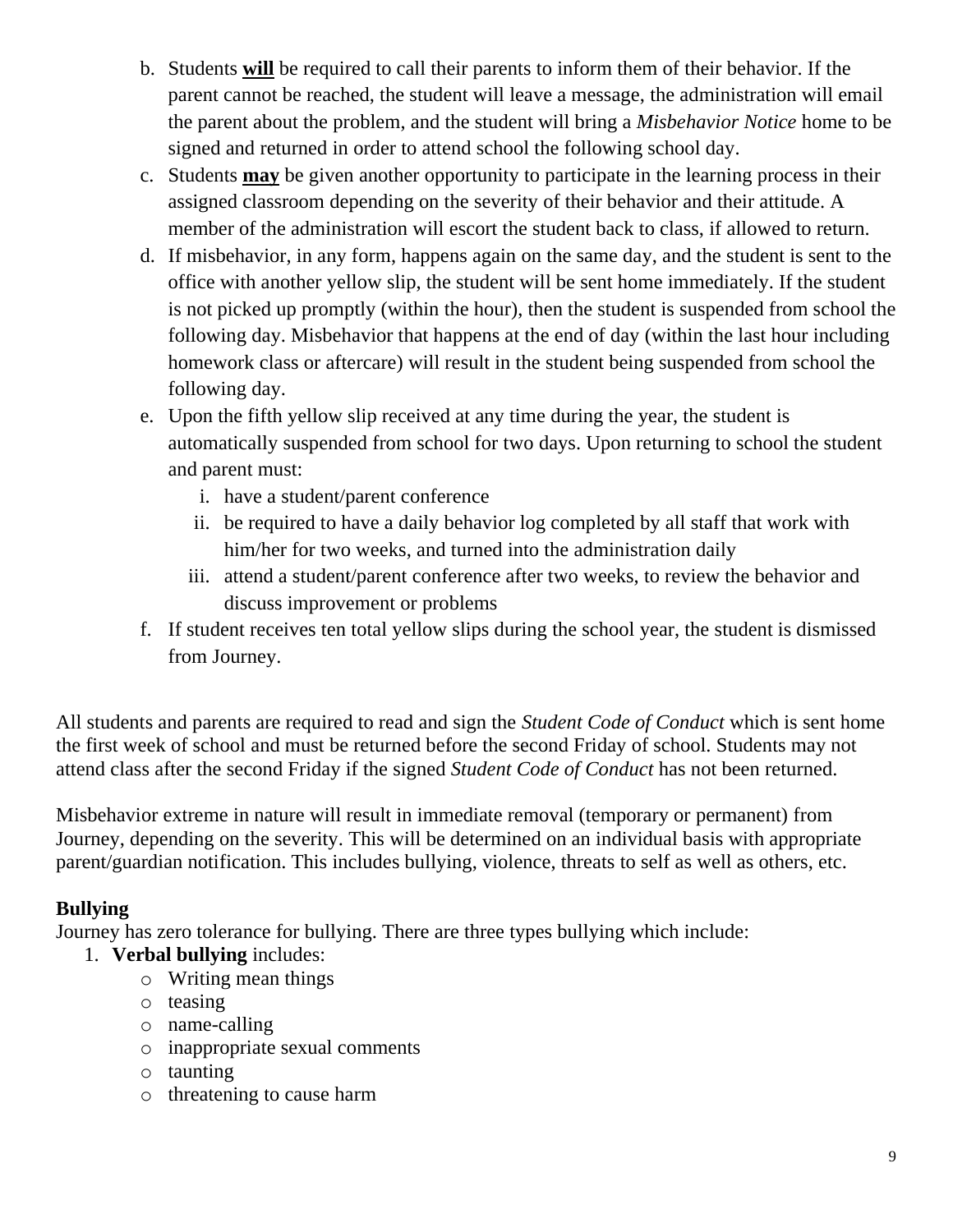- 2. **Social bullying**, sometimes referred to as relational bullying, involves hurting someone's reputation or relationships. Social bullying includes:
	- o Leaving someone out on purpose
	- o Telling other children not to be friends with someone
	- o Spreading rumors about someone
	- o Embarrassing someone in public
- 3. **Physical bullying** involves hurting a person's body or possessions. Physical bullying includes:
	- o Hitting/kicking/pinching
	- o Spitting
	- o Tripping/pushing
	- o Taking or breaking someone's things
	- o Making mean or rude hand gestures

Journey realizes that there are two sides to every story, therefore, incidents will be investigated, and appropriate measures will be taken based on the evidence found. Parents of all students affected will be involved in the investigation of all allegations. If it is determined that a student is bullying, that student will be suspended immediately, for no less than two days, with the possibility of expulsion.

## **Student Cell Phone and Smart Watch Policy**

Cell phones as well as other personal technology (technology watches, iPads, etc) are a major distraction to the learning environment and are vulnerable to theft. In addition, cell phones pose a safety concern as we are unable to filter content that comes through a student's phone. Cell phones and Smart watches may not be used to talk, take pictures, play games, record or text on the Journey campus or at any Journey sponsored activities. Exceptions will be at the discretion of the Journey Administration.

Parent permission for your student to carry a cell phone or Smart watch in the backpack must be on file. See the front desk for this permission form. Students are only allowed to bring a cell phone in their backpack if absolutely necessary. If your child does carry a cell phone to school, it must be turned off and stored in the student's backpack. This rule begins the moment your child enters Journey and continues until the child has left for the day. At no time are students permitted to carry a cell phone or Smart watch on them.

In the case of an emergency or concern, a Journey staff member will contact the parent. Parents should call the school office in the event of an emergency. Please do not try to contact your student by his/her cell phone.

If a cell phone or Smart watch is heard or if a student is seen with the phone or watch on his/her person, a member of the Journey staff will confiscate it and send it to the office.

- $\bullet$  1<sup>st</sup> Offense: a parent will have to retrieve the equipment at the end of the day
- $\bullet$  2<sup>nd</sup> Offense: a parent/student conference with the principal will need to be held to retrieve the equipment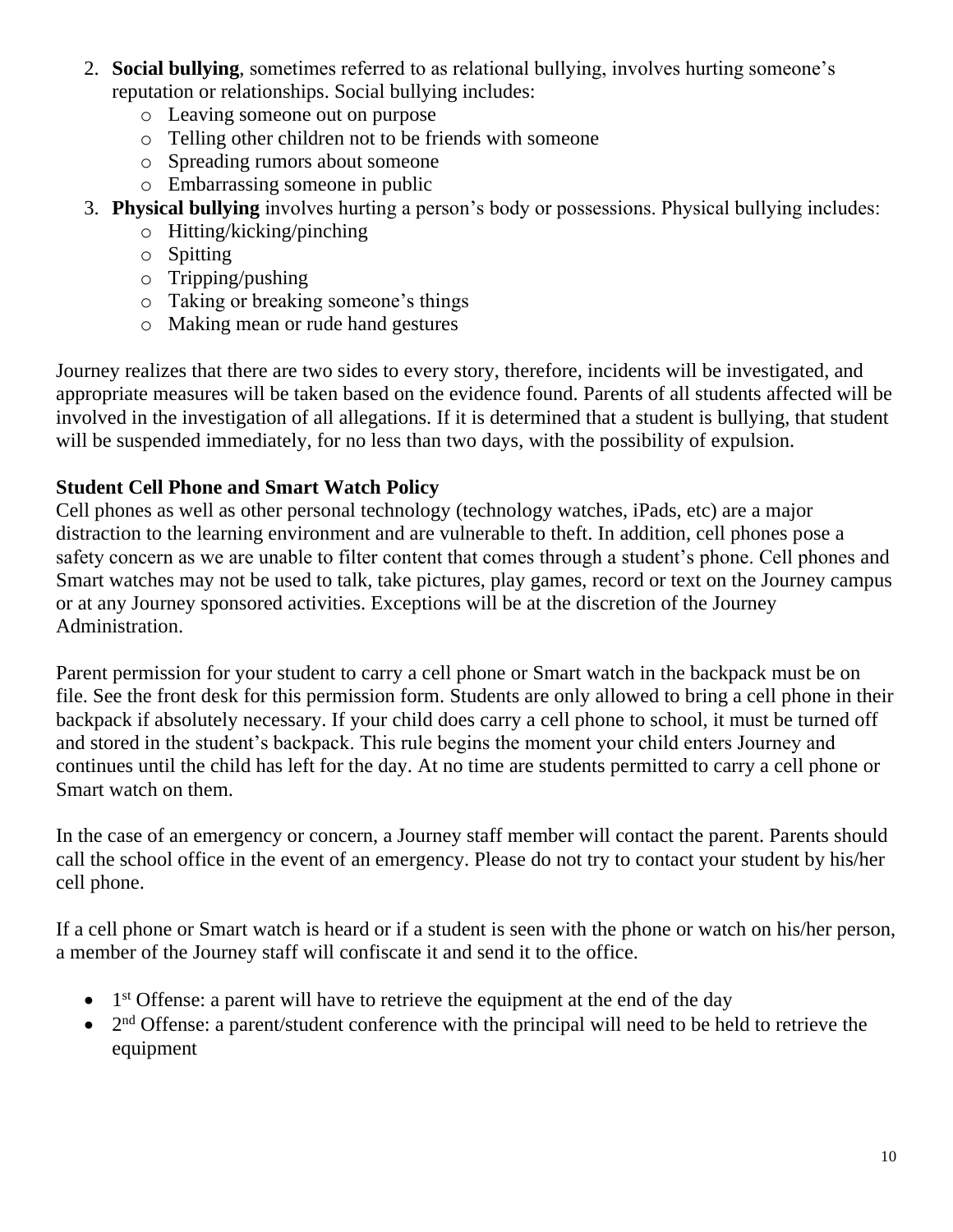• 3<sup>rd</sup> Offense: student receives one day out of school suspension, parent/student conference, and the equipment will not be allowed on the Journey campus regardless of previous permission form.

Journey Education is not responsible for any lost, stolen, damaged, or confiscated personal technology of any kind.

# **Computer and Technology Use Policy**

At Journey Education students will often work on laptops, kindles, ipads, and/or Chromebook as part of the curriculum as well as during a computer/technology class. The following applies to use of technology at Journey:

- When using the computers or other Journey technology, student will stay on task and use only the designated software and programs
- Students will not visit other websites other than those instructed
- Students will only use appropriate language and content when using the computers/technology
- Students will not use the computer/technology for cyber bullying or saying unkind, hurtful things to others
- Students will be taught Computer Ethics and be expected to follow the guidelines

If the above rules are violated, students will be choosing the following consequences:

- Sent to the principal's office immediately with a yellow slip and without the opportunity of a reminder and recovery.
- Experience the following:
	- o 1<sup>st</sup> offense: Call home and loss of computer/technology privileges for four weeks
	- $\circ$  2<sup>nd</sup> offense: Meeting with principal and parents and loss of computer/technology privileges for 9 weeks
	- $\circ$  3<sup>rd</sup> offense: Meeting with principal and parents and loss of computer/technology privileges for the remainder of the year

# **DRESS CODE**

Students are expected to wear the required uniform each day.

Uniform tops consist of navy and gold polo shirts as well as a white cotton dress shirt. Girl uniform bottoms include uniform style pants, capris, jumpers, shorts, and skirts that are fingertip length. Boy bottoms include uniform style shorts and pants. Bottoms for both boys and girls must be uniform style. See the uniform website for example of "uniform style" bottoms. Please note that students will have to call home for a change if uniform is too tight or too short or have holes in them.

All students should have at least one gold Journey polo shirt for casual field trips. All students must also have a dress uniform for special occasions. The boys' dress uniform consists of navy pants, a belt, and the white Journey button up with a blue Journey tie, black or blue socks, and black dress shoes (not tennis shoes). The Girls' dress uniform consists of a navy skirt, the white Journey button up shirt with a blue Journey tie, plain blue, black, or white knee length socks or tights, and black flat dress shoes (not tennis shoes).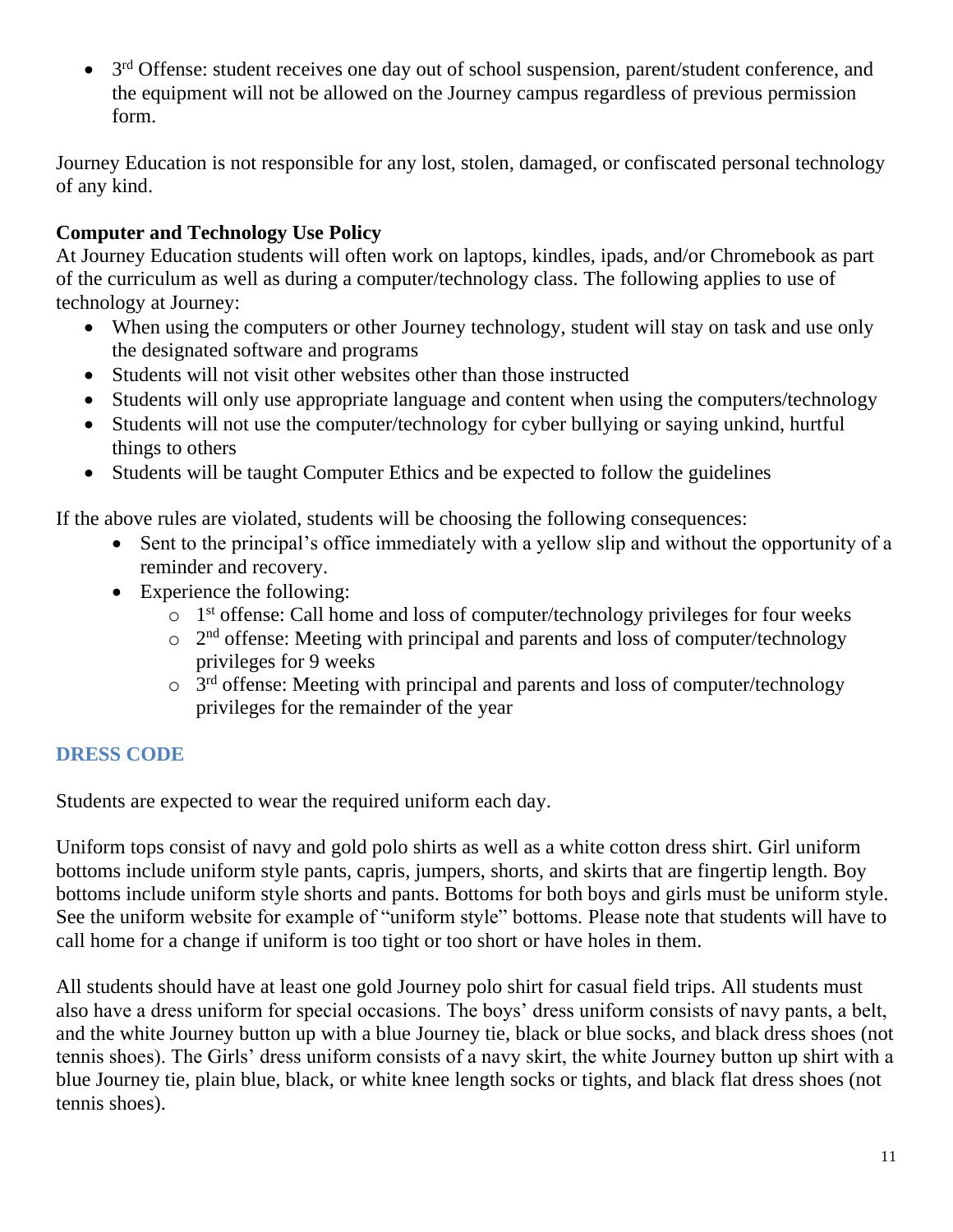\*Dress Uniform Journey Ties: available for purchase **only** at the uniform store used by Journey or at the Journey front desk. If a student comes without the uniform tie, one will be provided, and your account will be charged \$15.00. Uniform socks are also available at the front desk for \$10.00 if a student is wearing the incorrect socks with the dress uniform.

During the cooler months **only** Journey jackets are to be worn. **PLEASE LABEL YOUR STUDENTS JACKETS**. Students may only wear closed toed shoes. No sandals or flip flops allowed.

All uniform items are to be purchased at the uniform store used by Journey. See the front desk for uniform purchasing information.

If the student's uniform becomes stained or torn it should not be worn to school. If a student comes to school in a uniform that is torn or stained, or a non-Journey compliant uniform, they will be sent to the office to call home to get a replacement.

Occasionally Journey will have a spirit day where they can dress according to that spirit day. During these spirit days students are expected to wear appropriate and modest apparel.

## **The following items are not acceptable school attire at any time:**

- 1. Shorts, dresses, or skirts shorter than finger-tip length
- 2. Any apparel made from spandex material
- 3. "Mesh" shirts, tank tops, "cut off" tops, or see-through shirts. Midriffs must always be covered including when students are seated and/or raising their hands. Cleavage is NOT allowed to be shown at any time
- 4. Clothing that promotes the use or consumption of alcohol, drugs or sexual innuendos conveying suggestive or inappropriate messages
- 5. Articles of clothing that are ripped or torn
- 6. Body piercings except for one regular size ear piercing
- 7. Apparel worn so tight that it is distracting
- 8. Low riding pants
- 9. Flip-flops or house shoes
- 10. Pants that are not the appropriate size and not worn at the waist
- 11.Hair that is unnaturally colored, hangs in the student's eyes, extreme hairstyles (example: mohawks, shaved patterns, etc), or that is greasy and messy.

# **LEADERSHIP, PATRIOTISM, AND CHRISTIAN VALUES EDUCATION**

Journey has several learning components in place to strengthen student leadership and instill positive Christian values such as responsibility, integrity, compassion, service, etc. To achieve these goals, Journey students begin each day with a prayer, the pledge and patriotic song, as well as a value lesson within the classroom. Students also participate in ongoing goal setting, team meetings, communications class, student council, and the Journey patriotic challenge.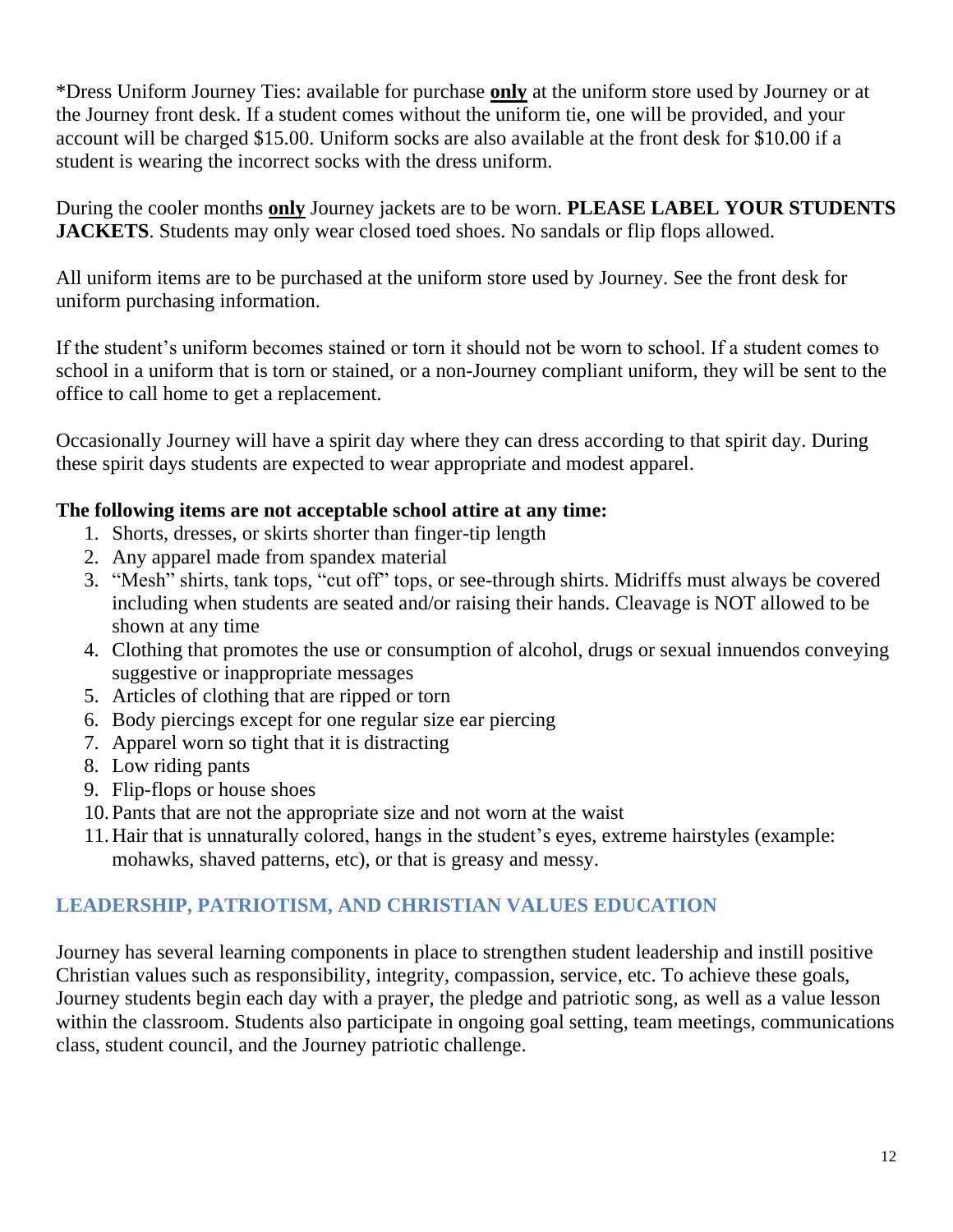## *Goal setting*

Goal setting is an important skill to success. As part of Journey's leadership and value education, students are taught to make personal goals. Each quarter students meet one-on-one with their teacher and create a goal or goals (depending on age and maturation) of what he/she would like to accomplish for the quarter. These goals are generally academic in nature. Throughout the quarter the teacher reviews and reminds the students of ways to work on their goal. At the end of the quarter, the teacher and student discuss the progress made and decide if a new goal should be made or if the same goal should be continued. These goals may be teacher guided, but they are ultimately the choice of the student. Ownership of the goal(s) is vital to responsibility in carrying out the work to achieve.

## *Team meetings*

At the end of the 1<sup>st</sup> and 3<sup>rd</sup> quarters team meetings are conducted. Team meetings include the student's team: teacher, parent(s), and student. We all have the same goal: to help the student be successful, responsible, and confident. As a team we meet to discuss the student's goals and academic progress thus far.

These team meetings are conducted by the student. With that in mind, parents and teachers will let the student lead the meeting and ask questions to the student directly. **This meeting is not a conference to discuss difficulties or problems the parent is observing**. **Parents are asked to make a separate appointment with the teacher to discuss these concerns**. The team meetings are to be positive and are structured to build confidence and accountability within the student. It is vital that all parties are respectful of this objective. Classes are not in session during the days we hold team meetings.

## *Music and Memorization*

The primary objective of our music class is to train students to be comfortable performing in front of a group as well as develop the skill of communicating effectively one-on-one. As students learn and understand effective communication skills, they become comfortable expressing themselves in a variety of settings. Students are also encouraged to memorize material throughout the curriculum including: grammar, history and science information, inspiring quotes, and poetry during the year. Students are given opportunities to perform these recitations in front of classmates and/or the student body.

# *Senior Grammar Principles of Leadership & Student Council*

*Principles of Leadership:* All Senior Grammar students (grades 6, 7, 8) not enrolled in *the Intervention Program* are enrolled in the Principles of Leadership class.

The focus of this class is four-fold and includes leadership principles for:

- 1. Myself (self-government)
- 2. My peers (being an example)
- 3. My school (student council)
- 4. My community (service and civics)

As part of this class, special guest speakers are invited to highlight specific topics relevant to these leadership principles. Parents are encouraged to share their own leadership stories as well as help to get inspiring community speakers. Please let our Principles of Leadership teacher know if you or anyone you know would be an effective presenter for this class.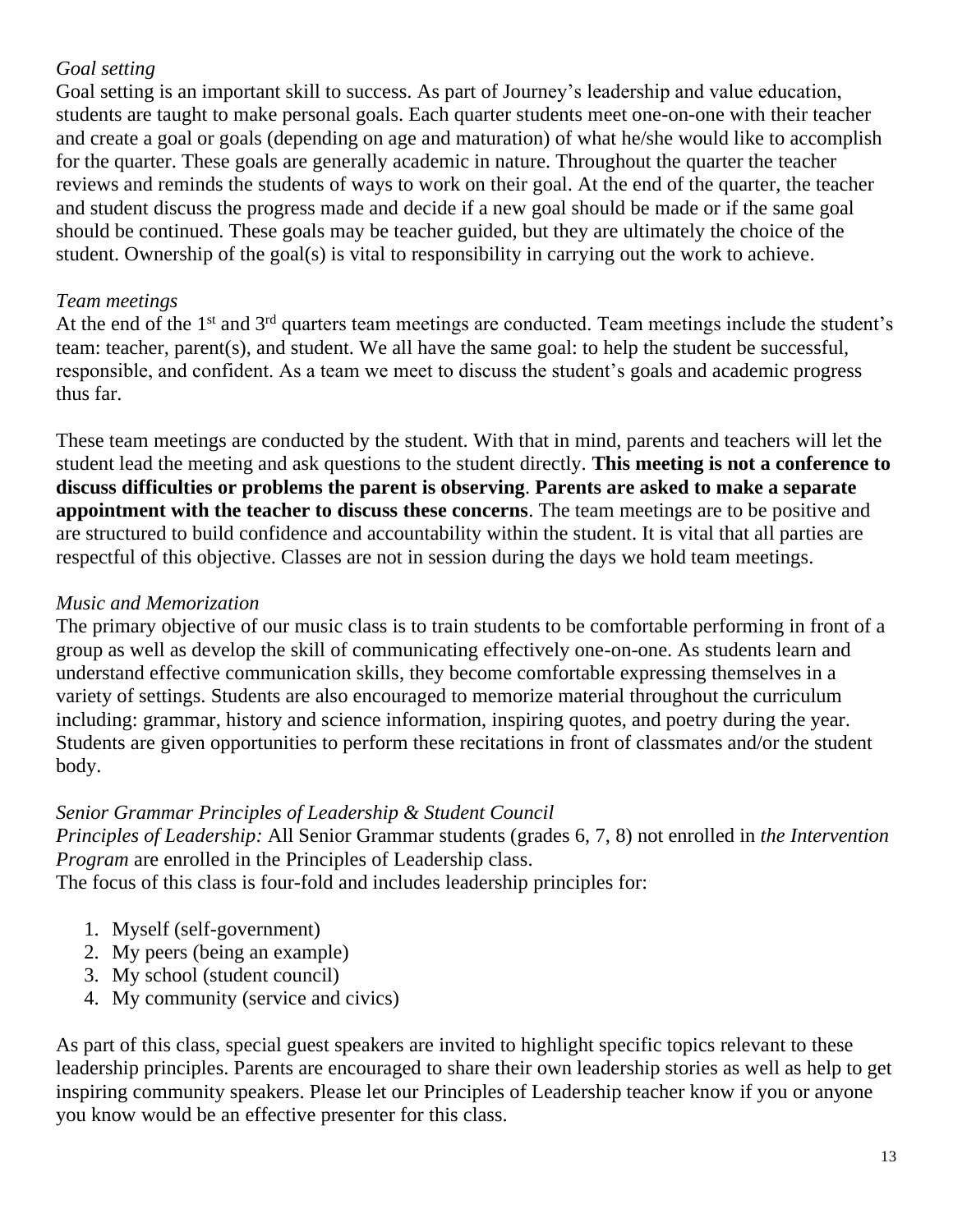*Service Hours*: A large part of the student's Principles of Leadership class includes several hours per quarter of community service.

*Student Council:* All Senior Grammar students (grades 6, 7, 8) are eligible to take an active role on the student council. The objective of the student council is for Journey students to learn how to be good leaders and helpful citizens. The student council meets during the Principles of Leadership class. The student council assists the Parents' Organization with school activities, spirit days, and yearbook, coordinates service projects throughout the year, and fundraisers for a trip to Washington D.C. that takes place every other year for  $6<sup>th</sup>$ ,  $7<sup>th</sup>$  and  $8<sup>th</sup>$  graders.

*Student Body Leadership*: Elections are the middle of May for the Journey student body leadership. The Leadership positions include President, Vice President/Treasurer, Secretary/Historian, and Class representative. Only  $7<sup>th</sup>$  and  $8<sup>th</sup>$  graders may run for a Student Body Leadership position. Responsibilities for each office include the following:

- President: Represent and lead the student body, develop the agenda for student council meetings, lead student council meetings, final vote when there is a tie, and attend all JPO meetings to discuss activities and needs.
- Vice President/Treasurer: Represent the student body, assist in developing the agenda for student council meetings, serve in absence of the president, head important subcommittees, help to coordinate fundraisers, count and record money raised, work in conjunction with Principles of Leadership teacher to track fundraising money and report to the student council.
- Secretary/Historian: represent the student body, record attendance at student council meetings, keep accurate minutes of meetings, handle correspondence for the student council, attend JPO meetings and take notes, and type materials for the student council as needed, keep a record and take photos of events, and work with JPO in creating the yearbook.
- Senior Grammar Class Representative: Represents the senior grammar class, attends student council meetings and activities, meets with Sr. Grammar class to gather ideas.

Student Body Leadership positions are selected based on teacher recommendation, an interview with the principal, and student votes. Students running for a student leadership position must prepare a 3 minute speech to present in opening exercises and have a signed parental permission slip. Campaigning is generally a week in the middle of May with speeches and elections on Friday of that same week. Students may hang three posters in the lobby and multi-purpose room, and handout small, inexpensive handouts for campaigning after school only. It is the students' responsibility for hanging and removing their posters and cleaning up campaign items in a timely manner. The election results will be announced at the end of that same day.

Being a Student Leader requires responsibility and dependability, as well as a commitment to follow through on assignments and put in extra time and effort. Students and parents should consider this as the student decides to run for an office.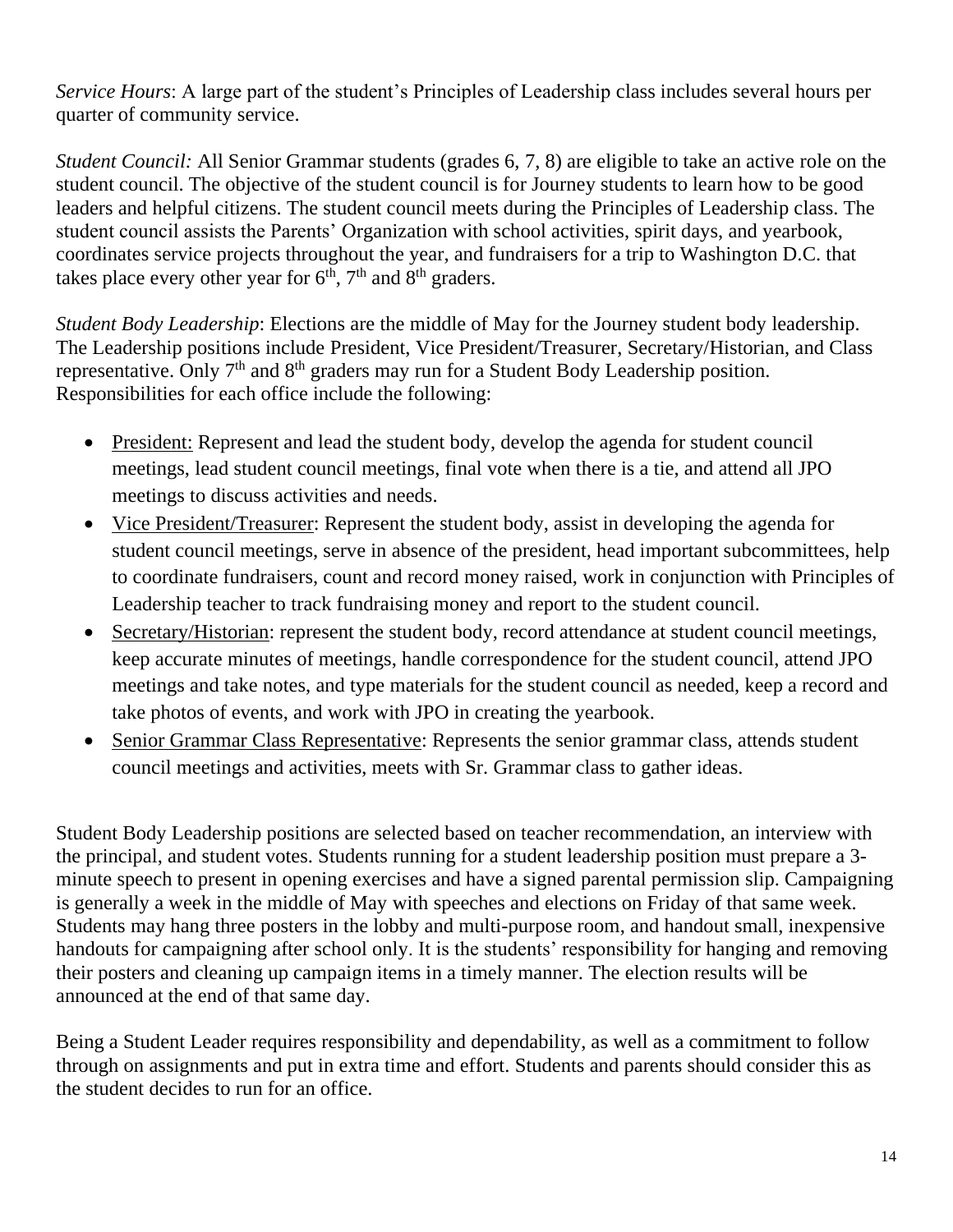Senior Grammar students who hold a Student Leadership office must be committed to the following:

- 1. Attend Student Body Leadership meetings as determined by the student leadership students and teacher.
- 2. Maintain grades C or above. If any grades fall lower than 70%, the student will be temporarily removed from his/her position and attend the intervention class in order to raise the grade by the next progress or report card.
- 3. Fill out a *Request to Run for Student Leadership* form and have it signed by all current teachers and parents.
- 4. Attend all major Journey functions including the Fall Festival, Fun Run, and any other events, service projects, or activities sponsored by Journey.

*Patriotic Challenge:* Journey emphasizes a love of country as well as knowledge of the important documents that formed and represent our great country. As part of this emphasizes each student will memorize and pass off several important items. Upon passing all seven items the student will receive Journey's Patriotic Challenge Award.

The documents included in the Journey Patriotic Challenge are as follows:

- Recite the Pledge of Allegiance
- Memorize the Preamble to the Constitution
- Memorize the Gettysburg Address
- Memorize all US Presidents, in order (first and last name)
- Sing or recite *The Star Spangled Banner*
- Memorize 50 States and their Capital Cities (filling in a blank US map)
- Write the Pledge of Allegiance from memory, with correct spelling

Students work on this with their class as well as individually. Over the course of their years at Journey students will pass off the items. Once a student completes all 7 items the student is recognized for the achievement and his/her name is placed on the Patriotic Challenge plaque with other children who have accomplished the Patriotic Challenge in the past.

# **ACADEMICS**

The Students and their parents are assigned a Gradelink login (the system we use for entering student grades) so that students and parents can track progress weekly. Some homework assignments can be accessed by looking at the teacher's homepage in the Gradelink system.

Although grades are not a reflection of a students' potential or worth, they do reflect a student's initiative and persistence in following through on assignments, working in class, as well as academic abilities. Journey maintains the philosophy that every student has strengths and weaknesses. Our goal is to strengthen the weaknesses and build upon the strengths. As students grow and mature, we work with the parent to help the student increase in his/her responsibility and desire to be a conscientious student. Journey will provide an outstanding educational opportunity to each student; however individual success is ultimately up to the student. Students with a strong desire to learn will inevitably learn more. As part of Journey's philosophy, we encourage students to recognize the vital part they play in every success they experience.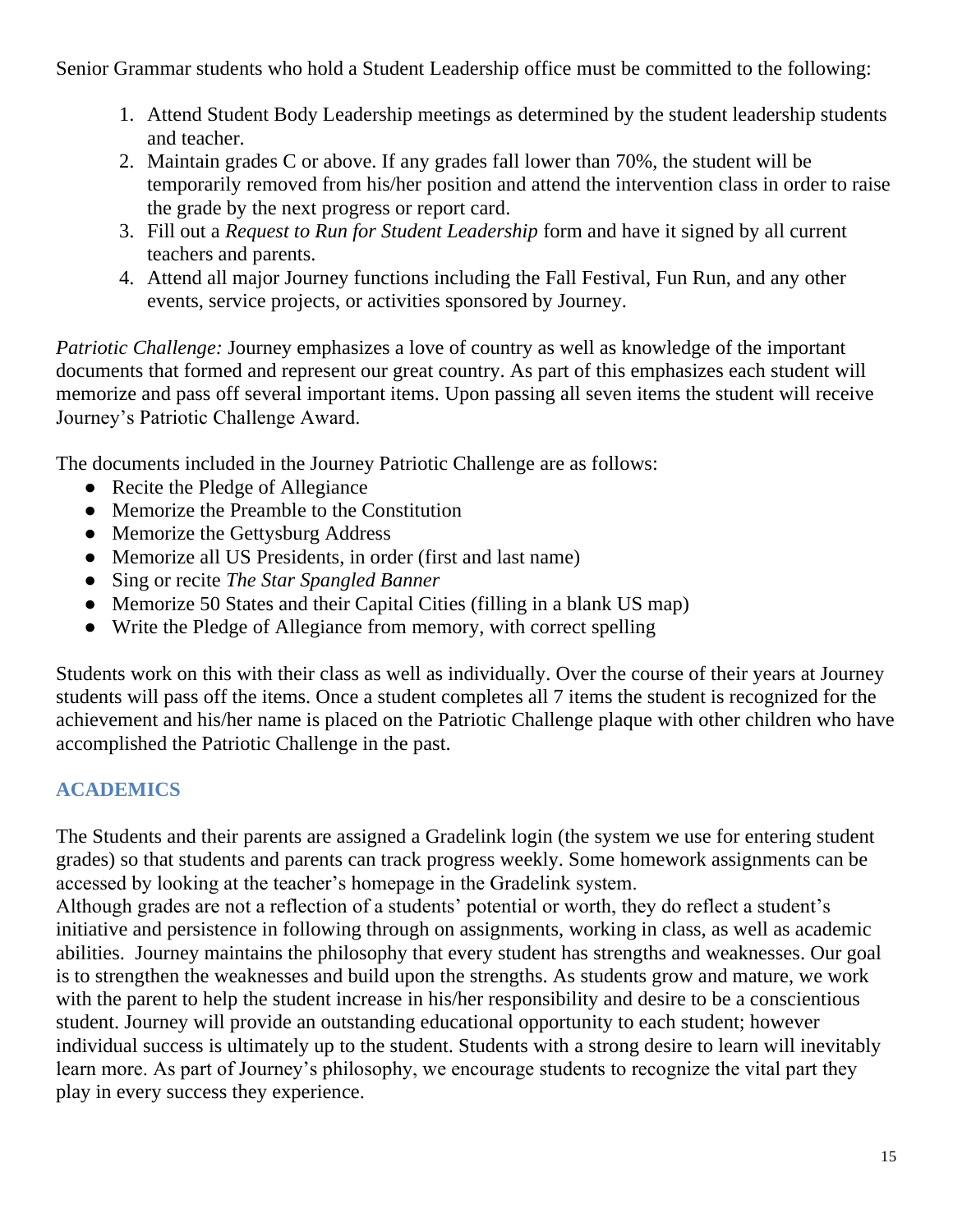## **Grades**

Report cards are sent out at the end of each quarter. In addition, students will receive a progress report every 3 weeks beginning the  $6<sup>th</sup>$  week of school. The purpose of the progress report is to keep the lines of communication open between teacher, parent, and student.

Student grades are given in the form of percentages in the core subjects including language arts, math, social studies, and science. They are also given a participation grade for their special classes, which include: computers, art, music, fitness, enrichment, STEAM, and leadership (for senior grammar).

Explanations of citizenship/ participation marks are as follows:

- $1 =$  Never participates
- $2 =$ Rarely participates
- $3$  = Participates sometimes
- $4$  = Participates often
- $5 =$  Participates the majority of the time

## **Honor Roll**

Each quarter students can earn their place on the Journey *A honor roll* or the *A/B honor roll*. Journey holds a high standard of educational excellence which includes citizenship. For a student to earn a place on the honor roll he/she must not only earn all A's (or A/B's) but all student's citizenship marks must be 4 or higher to be eligible for the A honor roll and the A/B honor roll.

## **Enrichment**

Journey Education will be devoting 35 minutes daily Tuesday – Friday to providing an Enrichment program. The Enrichment program is divided into two main sections. Those sections include Enrichment and Intervention.

The Intervention program provides opportunities for struggling students to have an additional period for specific instruction and practice in the areas of math and reading.

The Enrichment time will give students an opportunity to engage in rigorous learning activities that go beyond factual and procedural knowledge, such that students gain conceptual understandings based upon the Nevada Academic Content Standards.

## **Diagnostic Testing**

Journey Education uses a computer-based testing system called MAP (Measures of Academic Progress). Testing students every fall, mid-year, and spring gives the Journey teachers and parents a gauge of student performance and helps teachers to zero in on skills which may need additional practice and review. Please help your students during testing time by making sure they have plenty of rest and a nutritious breakfast.

## **Homework/ Homework Policy**

Homework contributes toward building responsibility, self-discipline and lifelong learning habits. It is the intention of the Journey Education staff to assign relevant and meaningful homework assignments that reinforce classroom learning objectives. Homework should provide students with the opportunity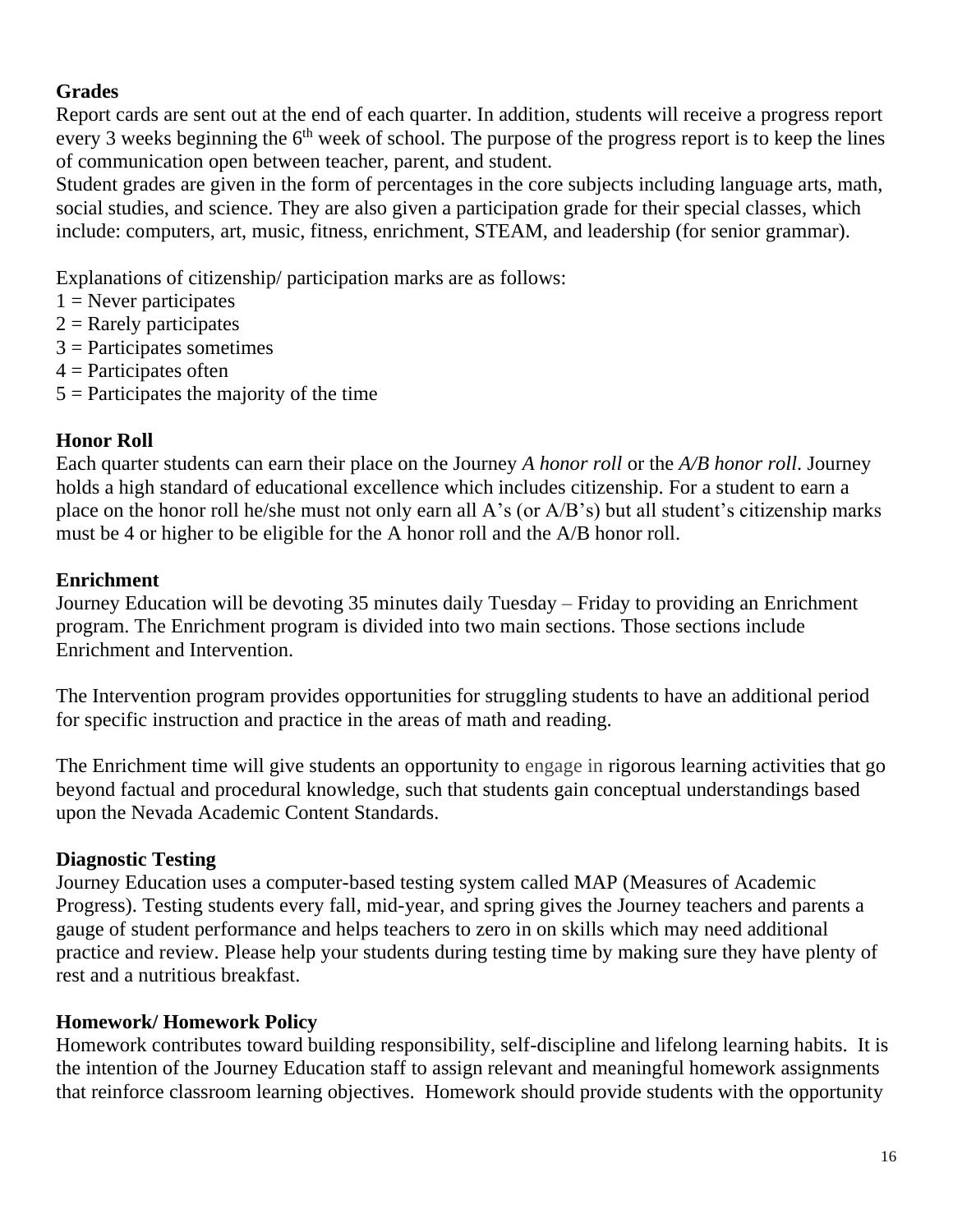to apply information they have learned and develop independence. Homework can be modified based on students' individual needs.

Actual homework time required to complete assignments will vary with each student's study habits, attention span, and academic skills. If your child spends an inordinate amount of time doing homework, please let your child's teacher know as soon as possible so that adjustments can be made.

Students are expected to turn work in on time. Late assignments may have points deducted and, in some cases, will not be accepted. This is up to the teacher's discretion. Homework assignments must be turned in by the Friday before each progress report or report card.

Students who miss homework because of an absence will receive the opportunity to make up missed work. Students are given one calendar day for each day absence plus one extra day to turn in their work. It's the student's responsibility to get the missed work from his/her teacher.

Homework turned in after the due date may not be excepted or will lose points according to the teacher's classroom policy.

Reading is a key component to successful learning. The best way to increase one's reading ability is through constant practice. Therefore, **nightly reading is expected**. We ask parents to treat this component of their student's education as a priority. If your student brings home a reading log, please make sure it is filled out and signed daily.

The average time a student should be spending on homework is as follows:

- Kindergarten & 1<sup>st</sup> grade: ½ hour to 45 minutes per night
- $2<sup>nd</sup>$  & 3<sup>rd</sup> grade: 45 minutes to 1 hour per night
- $4^{\text{th}} \& 5^{\text{th}}$  grade: 1 hour to 1 ½ hours per night
- $6<sup>th</sup>$ ,  $7<sup>th</sup>$ ,  $\&$   $8<sup>th</sup>$  grade: 1  $\frac{1}{2}$  to 2 hours per night

Children that are overscheduled have a difficult time completing and keeping up with homework. Overscheduling also takes a toll on families. Not only are overscheduled children prone to stress but they often miss out on important childhood experiences including: unstructured play, family relationships, and down time with parents. With a schedule that is overtaxed, education gets put on the back burner.

#### **Homework Class**

Journey offers an after-school homework class for a monthly fee. Homework class is Monday through Friday, from dismissal to 4:00 p.m. Students enrolled in aftercare receive homework class as a part of the aftercare. Homework class is not available on the days students do not have school. We strongly recommend this class to promote good study habits and get a start on homework each day.

Homework class is designed to guide students in independent work and provide a structured time to work on homework. Homework class is not in lieu of private tutoring. This time is geared towards independent work coupled with the direction of a teacher for occasional questions and answers. If your child has struggled completing homework in the past we urge you to enroll him/her.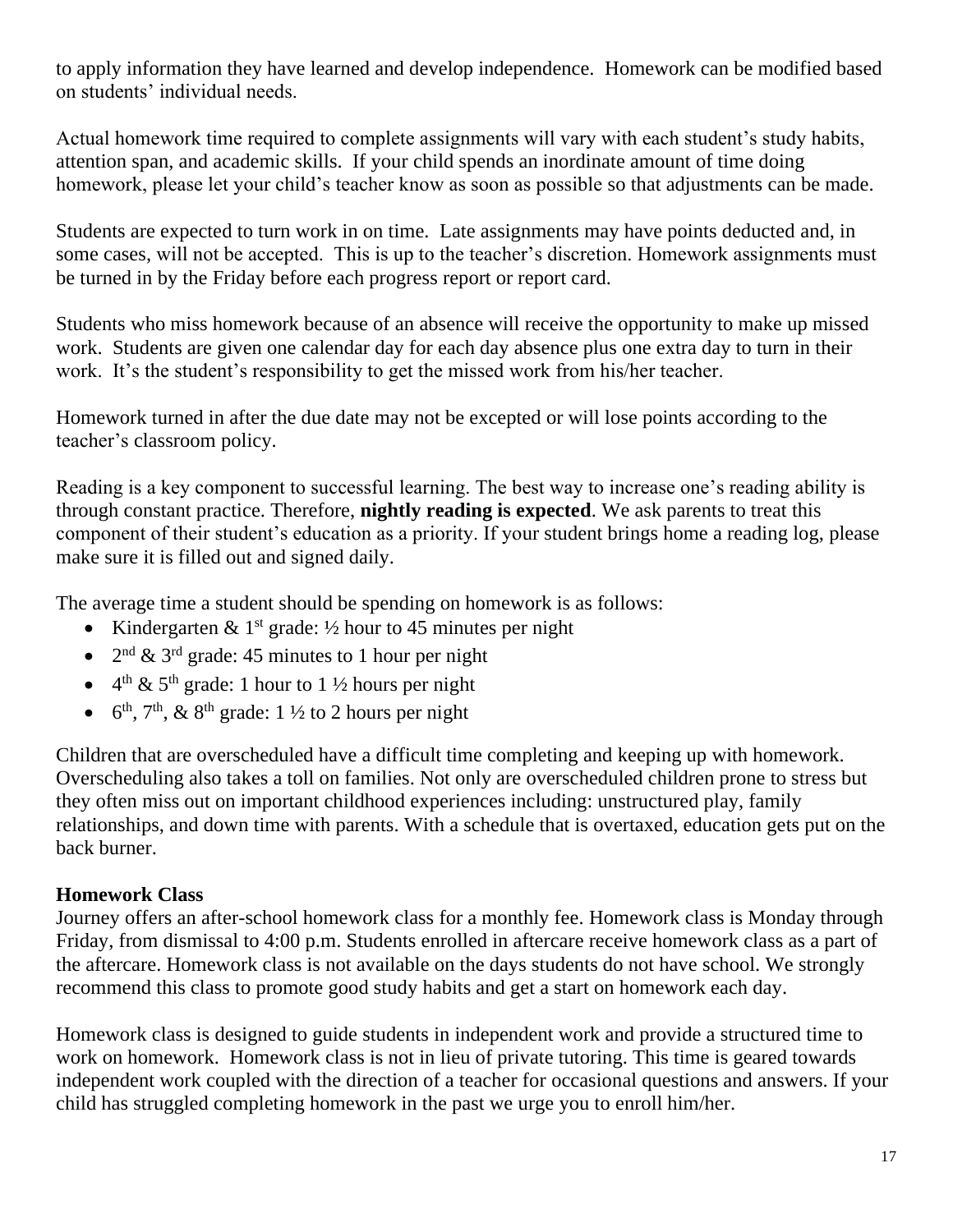Homework class is a quiet study time. To keep the environment conducive to studying; visiting, wandering, or goofing around will not be tolerated. If a student is a distraction or behavior problem, he/she will be asked to withdraw from the homework class.

Roll is taken at the beginning of homework class and parents must sign out students at the end of each homework class. A student not enrolled in aftercare should be picked up promptly at 4:00 pm. Students remaining at Journey after homework class are sent to aftercare and the account is charged the drop-in rate or the extended card will be charged.

# **Field Trips**

Occasionally classes will attend field trips that correspond with learning experiences at Journey. A permission slip will be sent home before each field trip. Students who do not return the permission slip will not be allowed to participate and will stay at the school where alternative work will be assigned. We must abide by this policy strictly for the safety of each child.

Parents who wish to drive will need to contact the office. A Chaperon Duties Agreement must be signed as well as provide copies of driver license and insurance to the front office. Driver's MUST strictly adhere to the route assigned. No unapproved stops are permitted. Drivers who disregard this policy will not be permitted to drive on future Journey activities.

# **COMMUNICATION**

## **Email and Text**

Journey Education uses email and text for most parent/student information and correspondences. Parents are responsible for information sent via email and text. Part of this responsibility is to make sure your email is kept updated with the Journey office. Please ensure our domain, journeyeducation.org, is listed as a "safe" domain with your email service so you receive our updates accordingly.

# **Media Release**

Throughout the school year students attend programs, activities, field trips and events along with normal classroom routines that support their education, promote community service or encourage positive behavior. With the Principal's approval, staff, parents and occasionally local media cover these events by taking photographs or video. This may include newspaper, television, Facebook, websites or other media production. This also includes our school's website. Parents should be aware of the possibility that your son/daughter may be included in photographs or video. If you do not authorize the use for public print, display or broadcast it is the parents' responsibility to let Journey Education know.

# **PARENT INVOLVEMENT**

# **Journey Parent Organization (JPO)**

It is in the best interest of students to see that the relationship between the home and school is positive and strong. Journey Education maintains an open-door policy for parents and will frequently seek to engage parents directly in the teaching/learning process. We encourage all parents to be involved in the Journey Parent Organization (JPO). This organization provides activities and other special opportunities for our students. The JPO oversees fundraisers each year. Parent involvement is vital to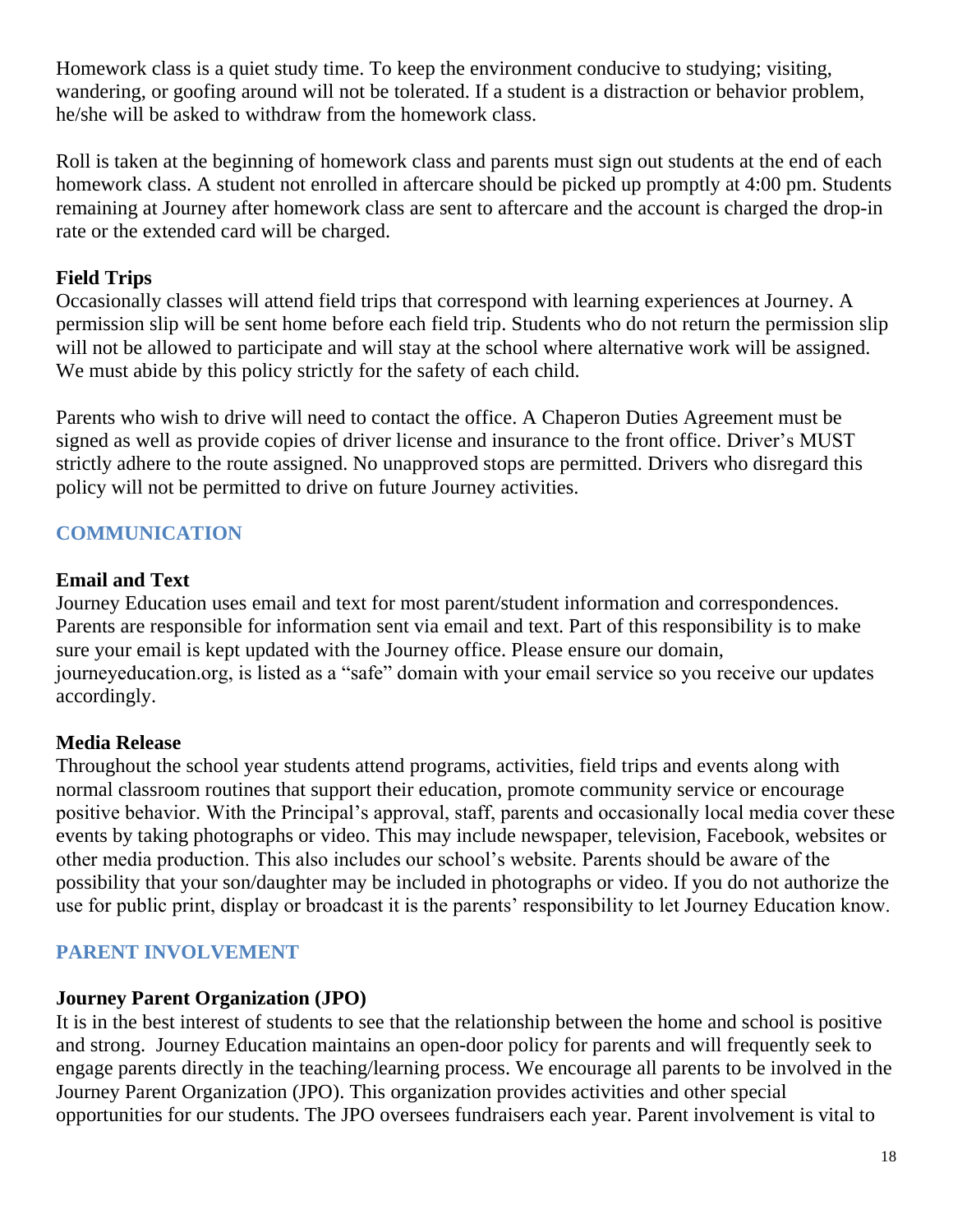the success of these fundraisers. Therefore, each family is asked to promote the fundraisers. Families may choose to opt out of participating by donating \$100 for the fundraiser they choose not to participate in. The JPO produces a Journey Parent Directory to contact other Journey parents for Journey activities and events.

#### **Parent Volunteers**

Journey parents are always welcome and encouraged to volunteer within the classroom whenever their schedule permits. If a parent is interested in helping in the classroom, please schedule this with your child's teacher. Jobs may include making copies, filing, working with individual children, helping with whole class activities, etc.

All parents and visitors are required to check in at front office and receive a visitor's tag.

## **Parent Orientation**

At the beginning of each year a mandatory parent orientation is held. Parents are required to attend. Journey policies, rules, homework, curriculum, and other important information that will be helpful during the year is reviewed. Returning parents are required to attend as well to receive updated information and stay abreast of changes.

## **Fundraising**

As a non-profit, Journey relies heavily on its annual fundraisers to help with building beautification, updates, and expansion as well as to provide special activities and experiences for our students.

Each year the JPO host three major fundraisers. Participation from Journey families is vital to the success of these fundraisers. Journey families are asked to support each major fundraiser by obtaining a minimum amount of sales, volunteer, or "opt out" by paying an opt out fee of \$100 per fundraiser. Additional smaller fundraisers for both JPO and the Journey student government may be held throughout the year but are not part of the required fundraising responsibilities.

# **Student Store**

Journey Parent Organization provides a student store where water bottles, lunch, and snack items can be purchased. To purchase items, students must buy a \$10.00 "punch card". Punch cards can be purchased only at the front desk. The student store does not sell items without the use of the punch card. We have found that every student at some time has needed an item from the student store. Therefore, we highly recommend that every student have a punch card in case they need an item. Any unused balance that the student doesn't use by the end of the year can be kept for the following year. The JPO stocks and maintains the student store and proceeds go towards JPO sponsored activities. Checks for punch cards should be payable to the JPO.

# **STUDENT HEALTH AND SAFETY**

## **Nutrition**

Proper nutrition is essential to growth, development and good health. The impact of good health on learning is widely documented. Students should arrive at school having eaten a proper breakfast. To help promote the nutrition and exercise concepts we teach and model in the classroom, we ask that parents send a lunch from home that will help keep students' energy levels up. Students' lunch should